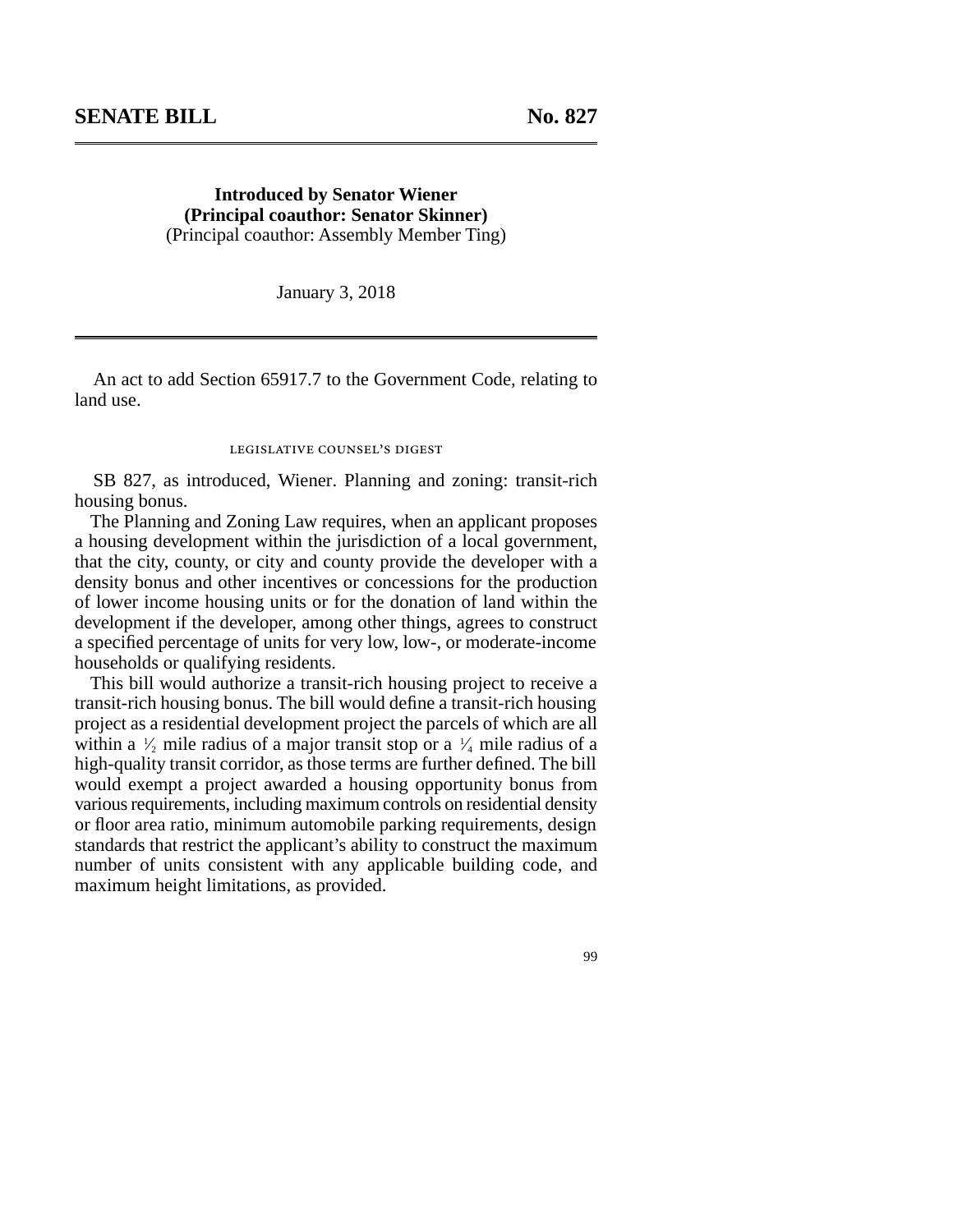The bill would declare that its provisions address a matter of statewide concern and apply equally to all cities and counties in this state, including a charter city.

By adding to the duties of local planning officials, this bill would impose a state-mandated local program.

The California Constitution requires the state to reimburse local agencies and school districts for certain costs mandated by the state. Statutory provisions establish procedures for making that reimbursement.

This bill would provide that no reimbursement is required by this act for a specified reason.

Vote: majority. Appropriation: no. Fiscal committee: yes. State-mandated local program: yes.

## *The people of the State of California do enact as follows:*

1 SECTION 1. The Legislature finds and declares that this act 2 addresses a matter of statewide concern and shall apply equally to

3 all cities and counties in this state, including charter cities.

 line 4 SEC. 2. Section 65917.7 is added to the Government Code, to 5 read:

6 65917.7. (a) As used in this section, the following definitions 7 shall apply:

8 (1) "Block" has the same meaning as defined in subdivision (a) 9 of Section 5870 of the Streets and Highways Code.

10 (2) "High-quality transit corridor" means a corridor with fixed 11 route bus service that has service intervals of no more than 15 12 minutes during peak commute hours.

 line 13 (3) "Transit-rich housing project" means a residential 14 development project the parcels of which are all within a one-half 15 mile radius of a major transit stop or a one-quarter mile radius of 16 a high-quality transit corridor. A project shall be deemed to be

17 within a one-half mile radius of a major transit stop or a one-quarter

18 mile radius of a high-quality transit corridor if both of the following 19 apply:

20 (A) All parcels within the project have no more than 25 percent 21 of their area outside of a one-half mile radius of a major transit 22 stop or a one-quarter mile radius of a high-quality transit corridor. 23 (B) No more than 10 percent of the residential units or 100 units,

24 whichever is less, of the project are outside of a one-half mile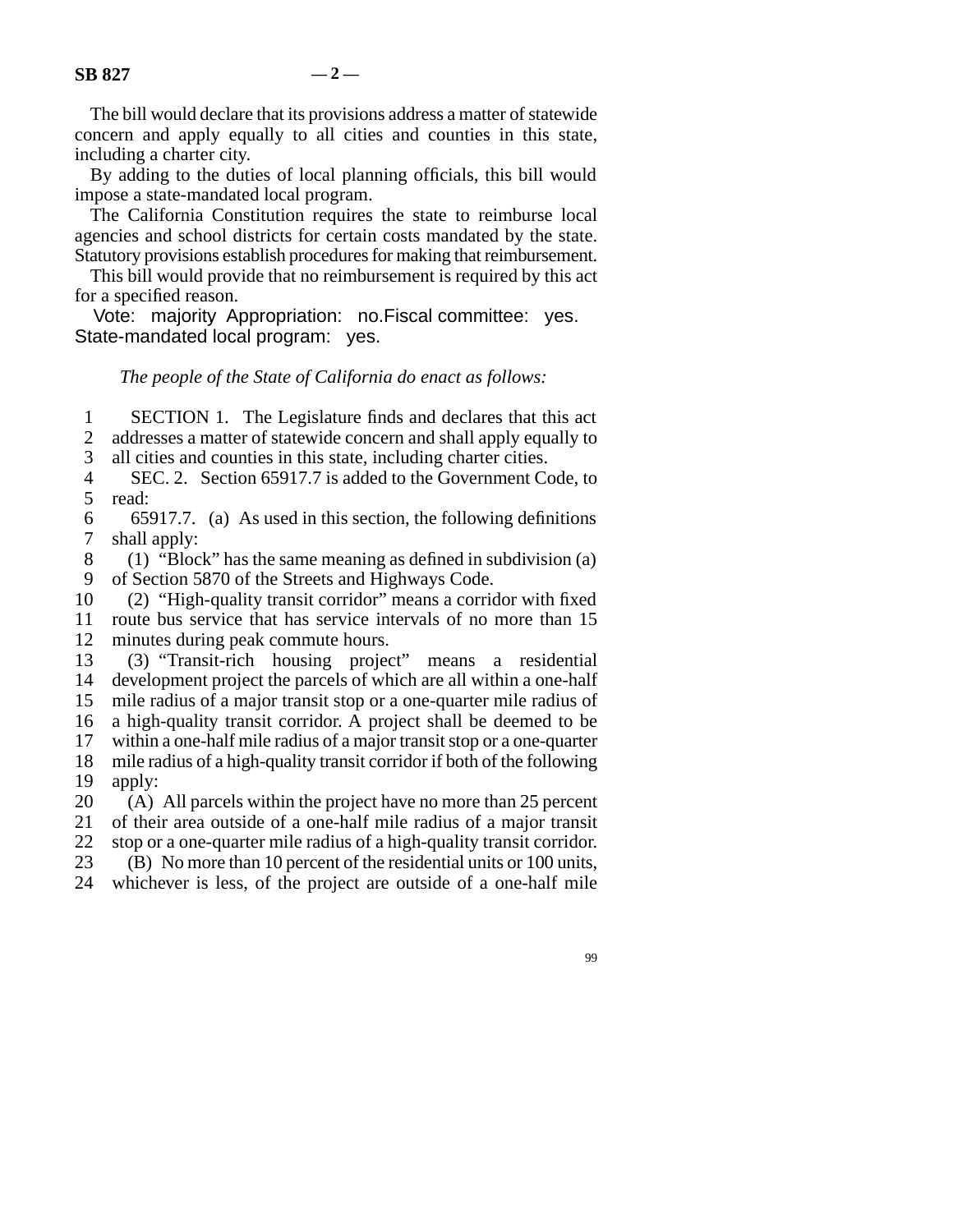line 1 radius of a major transit stop or a one-quarter mile radius of a 2 high-quality transit corridor.

 line 3 (4) "Major transit stop" has the same meaning as defined in 4 Section 21064.3 of the Public Resources Code.

5 (b) Notwithstanding any local ordinance, general plan element, line 6 specific plan, charter, or other local law, policy, resolution, or line 7 regulation, a transit-rich housing project shall receive a transit-rich 8 housing bonus which shall exempt the project from all of the

9 following:

10 (1) Maximum controls on residential density or floor area ratio.

11 (2) Minimum automobile parking requirements.

12 (3) Any design standard that restricts the applicant's ability to 13 construct the maximum number of units consistent with any 14 applicable building code.

 $15$  (4) (A) If the transit-rich housing project is within either a 16 one-quarter mile radius of a high-quality transit corridor or within 17 one block of a major transit stop, any maximum height limitation 18 that is less than 85 feet, except in cases where a parcel facing a 19 street that is less than 45 feet wide from curb to curb, in which 20 case the maximum height shall not be less than 55 feet. If the 21 project is exempted from the local maximum height limitation, the 22 governing height limitation for a transit-rich housing project shall

23 be 85 feet or 55 feet, as provided in this subparagraph.

24 (B) If the transit-rich housing project is within one-half mile of 25 a major transit stop, but does not meet the criteria specified in a major transit stop, but does not meet the criteria specified in 26 subparagraph  $(A)$ , any maximum height limitation that is less than 27 55 feet, except in cases where a parcel facing a street that is less 28 than 45 feet wide from curb to curb, in which case the maximum 29 height shall not be less than 45 feet. If the project is exempted 30 from the local maximum height limitation, the governing height 31 limitation for a transit-rich housing project shall be 55 feet or 45 32 feet, as provided in this subparagraph. 33 (C) For purposes of this paragraph, if a parcel has street frontage

34 on two or more different streets, the height maximum pursuant to 35 this paragraph shall be based on the widest street.

36 SEC. 3. No reimbursement is required by this act pursuant to

37 Section 6 of Article XIIIB of the California Constitution because 38 a local agency or school district has the authority to levy service

39 charges, fees, or assessments sufficient to pay for the program or